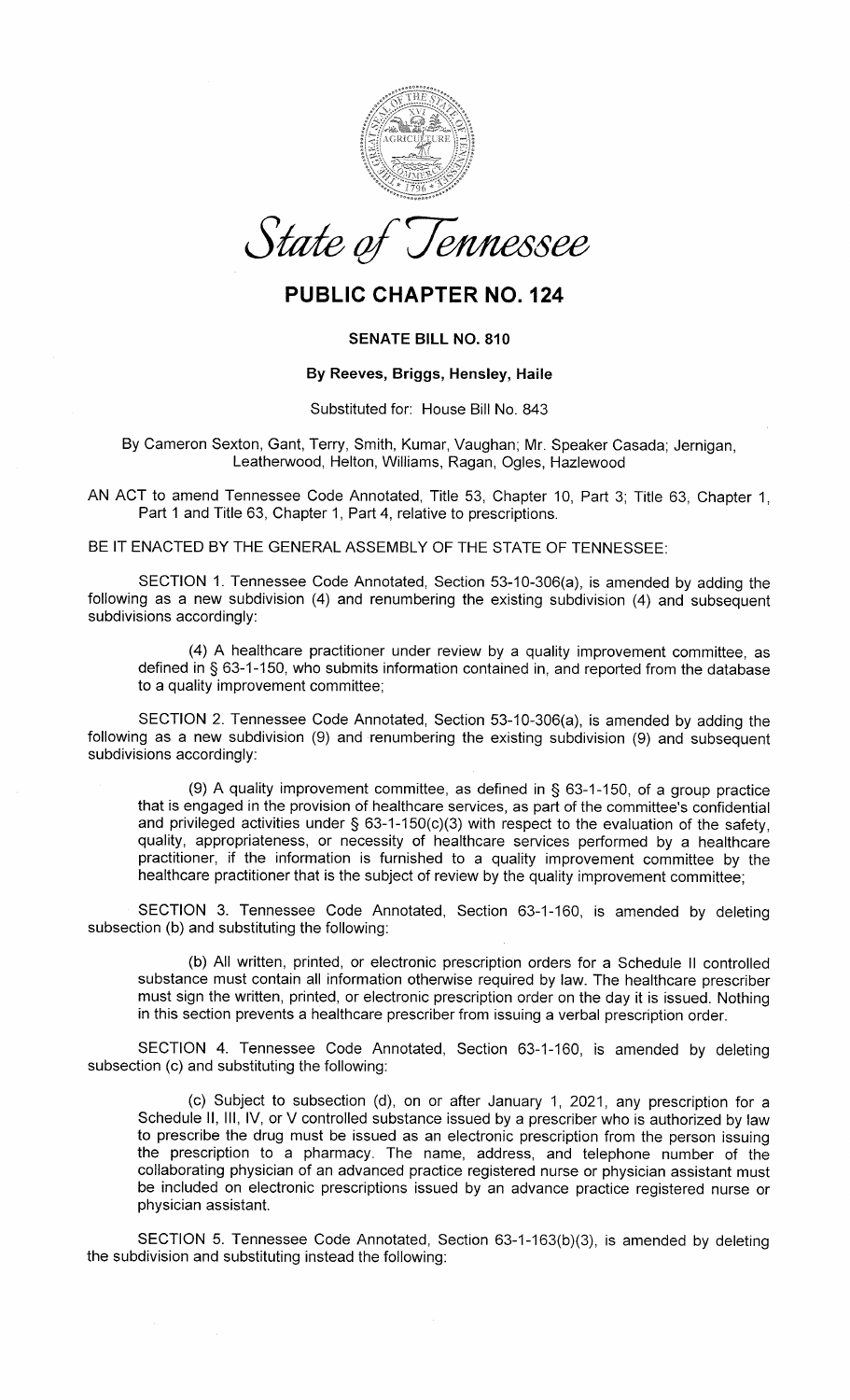(3) Any subsequent fill must occur at the pharmacy that initially dispensed the partial fill. Any subsequent fill must be filled within six (6) months from issuance of the originalprescription, unless federal law requires it to be filled within a shorter timeframe.

SECTION 6. Tennessee Code Annotated, Section 63-1-163, is amended by adding thefollowing as a new subsection:

 $(f)$  By January 1, 2021, all pharmacy dispensing software vendors operating in this state shall update their dispensing software systems to allow for partial filling of controllec substances pursuant to this section.

SECTION 7. Tennessee Code Annotated, Section 63-1-164(a), is amended by adding thefollowing as a new subdivision:

( ) "Palliative care" means specialized treatment for patients facing serious illness, which focuses on providing relief of suffering through a multidisciplinary approach in order tomaximize quality of life for the patient. As used in this subdivision (a)( ), "serious illness' means a health condition that carries a high risk of mortality and negatively impacts apatient's daily bodily functions;

SECTION 8. Tennessee Code Annotated, Section 63-1-164(b), is amended by deleting thesubsection and substituting the following:

Except as provided in this section, a healthcare practitioner shall not treat a patientwith more than a three-day supply of an opioid and shall not treat a patient with an opioic dosage that exceeds a total of one hundred eighty (180) morphine milligram equivalent dose. A healthcare practitioner shall not be required to include an ICD-10 code on any prescription for an opioid of a three-day supply or less and an opioid dosage of less than one hundredeighty (180) morphine milligram equivalent.

SECTION 9. Tennessee Code Annotated, Section 63-1-164(c)(2), is amended by deletingthe subdivision and substituting the following:

Notwithstanding subdivision  $(c)(1)$ , where the treatment provided by a healthcare practitioner is prescribing an opioid, the healthcare practitioner may authorize theprescription to be dispensed by partial fill by placing "partial fill" or "PF" on the prescription.

SECTION 10. Tennessee Code Annotated, Section 63-1-164(d)(3), is amended by deleting the language "twenty-day supply of an opioid and with a dosage that does not exceed a total of an eight hundred fifty (850) morphine milligram equivalent dose" and substituting instead the language "thirty-day supply of an opioid and with a dosage that does not exceed a total of a twelve hundred(1200) morphine milligram equivalent dose".

SECTION 11. Tennessee Code Annotated, Section 63-1-164(e)(1), is amended by deletingthe subdivision and substituting the following:

The treatment of patients who are undergoing active cancer treatment, undergoingpalliative care treatment, or are receiving hospice care;

SECTION 12. Tennessee Code Annotated, Section 63-1-164(e)(9), is amended by deletingthe subdivision and substituting the following:

(9) The treatment of a patient who has suffered a severe burn or major physical trauma and for whom sound medical judgment would determine the risk of adverse effects from the pain exceeds the risk of the development of a substance use disorder or overdoseevent. As used in this subdivision (e)(9), "severe burn" means an injury sustained from thermal or chemical causes resulting in second degree or third degree burns. As used in thissubdivision (e)(9), "major physical trauma" means a serious injury sustained due to blunt or penetrating force which results in serious blood loss, fracture, significant temporary orpermanent impairment, or disability.

SECTION 13. Tennessee Code Annotated, Section 63-1-164, is amended by adding thefollowing as a new subsection:

This section does not apply to opioids approved by the food and drug administration to treat upper respiratory symptoms or cough. However, a healthcare practitioner shall nottreat a patient with more than a fourteen-day supply of such an opioid.

SECTION 14. Tennessee Code Annotated, Section 63-1-163(d)(1), is amended by deletingthe subdivision.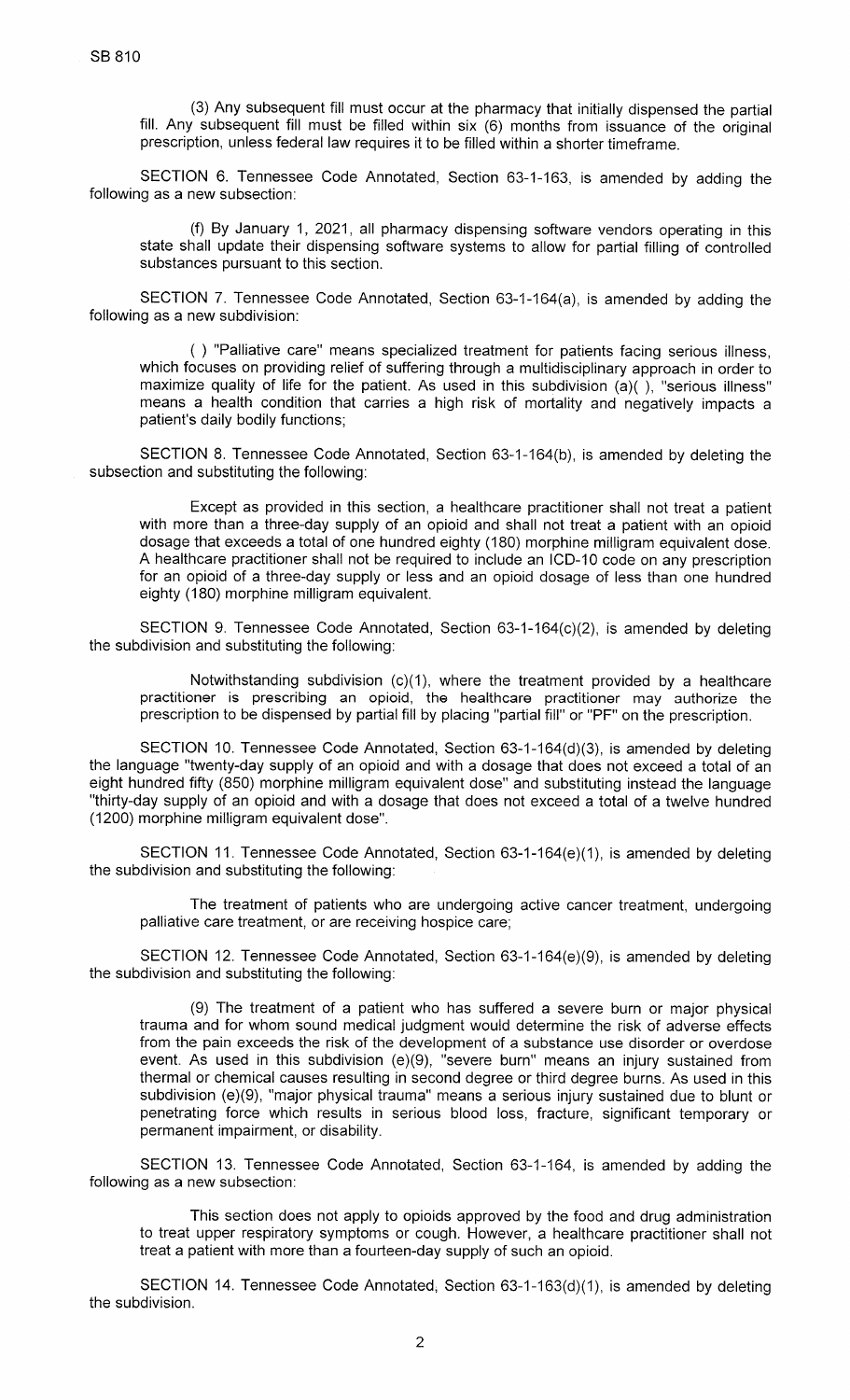$\bar{\beta}$ 

sEcrloN 15. Tennessee code Annotated, section 63-1-163(e)(1), is amended by deleting the subdivision.

SECTION 16. SECTION 8 of this act shall take effect July 1, 2019, the public welfare<br>requiring it. All other provisions of this act shall take effect upon becoming a law, the public welfare requiring it.